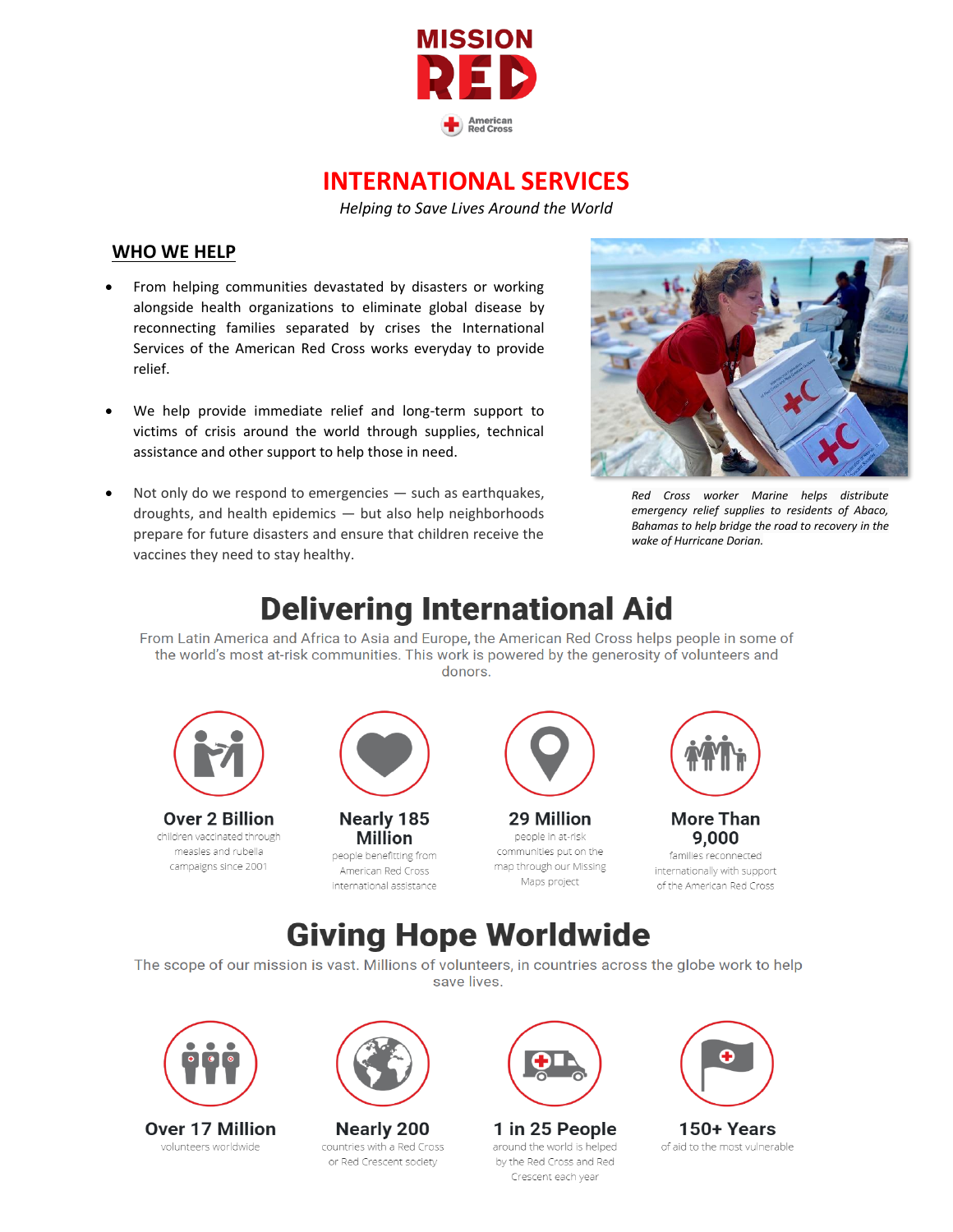

#### **HOW WE HELP**

In the face of crises like earthquakes, typhoons, conflict, severe drought, and famine, the American Red Cross and global Red Cross Red Crescent network unite to ease people's suffering. Whether it's a typhoon in the Philippines, a migration crisis in the Middle East, wildfires in Chile, or extreme cold weather in Mongolia, our teams are helping.

# **Our Global Impact**



**Helped 4.6 million** people affected by disasters or crises abroad



Reunited +9.900 families separated by confict or disaster



1 in 470 people is a Red Cross or Red Crescent volunteer



**Every Year** the global Red Cross network reaches on average nearly 100 million people affected by disasters.

#### **International Disaster Preparedness**

• The American Red Cross supports disaster response and contingency planning and help strengthen Red Cross and Red Crescent societies around the globe. We work alongside communities to increase their resilience and safety before disasters strike.

#### **International Disaster Response**

- The American Red Cross provides financial and technical assistance to global disaster response efforts – focusing on expanding urgent relief to underfunded disasters and strengthening its global network of relief efforts.
	- o For example, the Red Cross helps with providing financial resources and supplies for disaster relief operations and recruiting and training a roster of international disaster response specialists to deploy.

#### **International Disaster Recovery**

- The American Red Cross works in partnership at the local level with impacted communities to strengthen capacities, skills and resources of people to power their own disaster recovery.
	- o For example, the Red Cross Red Crescent network helps with:
		- Repair and reconstruction of housing and essential infrastructure, such as water and sanitation systems.
		- Livelihood support to improve access to financial resources, training, and income-generating opportunities,
		- Asset replacement, restoration of services, and psychosocial support.
		- Disease prevention and improvement in access to essential healthcare.



*Paid for by the American Red Cross, the pathway leads to a cyclone evacuation shelter in Bangladesh where families threatened by dangerous weather can go to keep safe.*



*An American Red Cross and Mexican Red Cross team survey damage in a small Mexican city that suffered massive damage when a 7.1 magnitude earthquake struck in 2017.*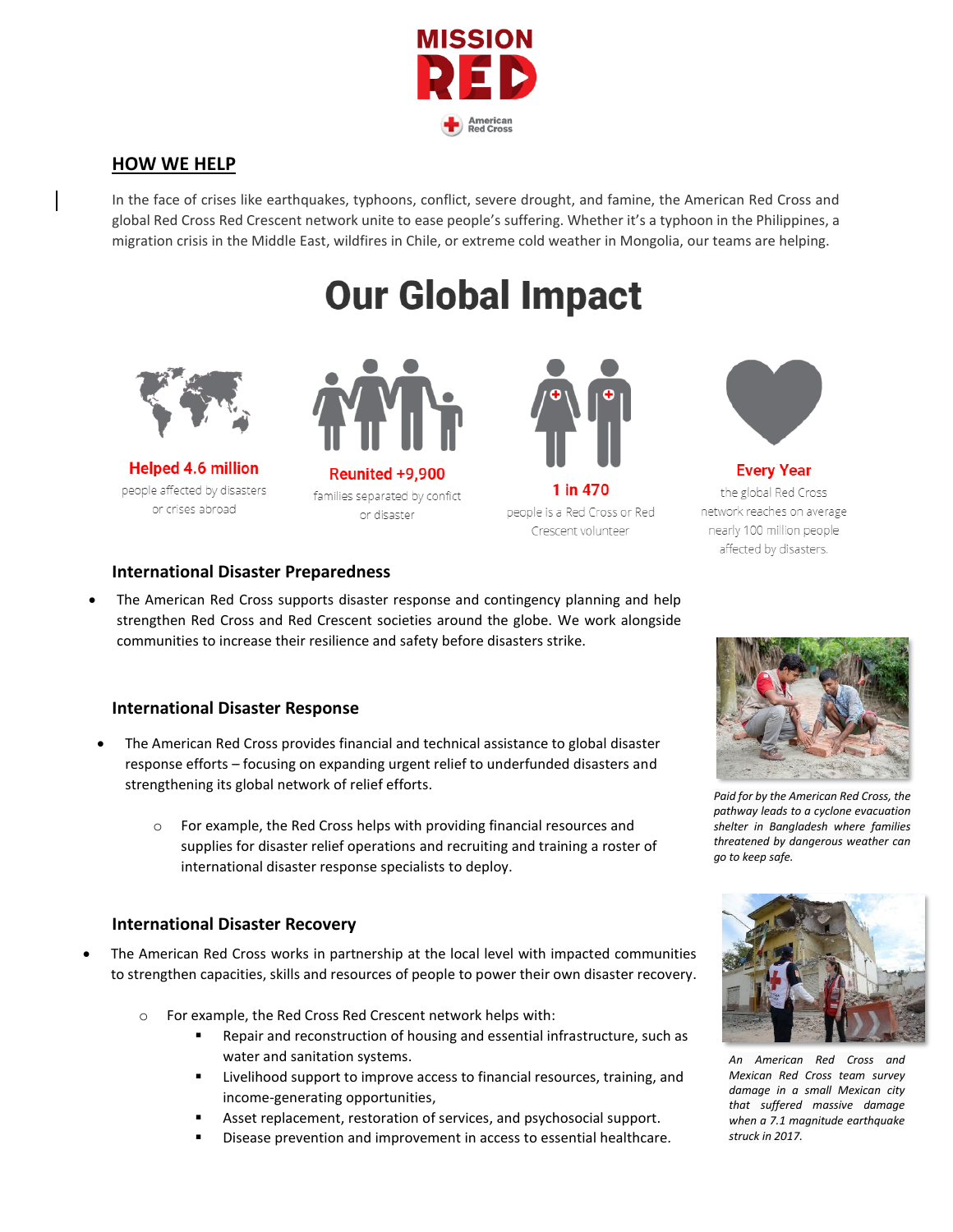

## **Helping to Make a Difference**







**79% Reduction** in global measles deaths



80+ Countries with Measles & Rubella Initiative vaccination campaigns



**Approx. 20.3 Million** measles-related deaths prevented

#### **Measles and Rubella Initiative**

- Since 2001, the American Red Cross and our partners in the [Measles & Rubella Initiative](http://measlesrubellainitiative.org/) have vaccinated children in places such as Kenya, Benin and Ethiopia to protect them from these deadly diseases.
- This partnership helps provide substantial funding, advocacy, and technical support in critical gap areas, such as underserved informal settlements and middle-income countries.
- We work to strengthen routine immunization programs by identifying clusters of unvaccinated and undervaccinated children and determining why at-risk communities were missed by prior vaccination efforts
	- o It costs about \$2 to vaccinate a child against measles and rubella, making it one of the most costeffective health interventions available.

#### **Reconnecting Families**

- The American Red Cross helps families to reconnect and maintain contact with loved ones separated by international crises through our Restoring Family Links program. The program is a critical resource that helps with tracing the location of loved ones whose whereabouts are unknown in the wake of a disaster or crisis.
- American Red Cross caseworkers gather available information and work with our international partners to try to locate the sought person, as well as helping facilitate communication between separated family members in instances where the sought person's location is known, but regular means of communication are unavailable.



*The American Red Cross and the Kenya Red Cross have been working together to strengthen community-level routine immunization systems in both rural and urban counties.*



*Through the Restoring Family Links program, Red Cross volunteers help reconnect families separated during the 2018 Lombok earthquakesin Indonesia.*



*The American Red Cross purchased three new flatbed trucks for the Bahamas Red Cross to move PPE, food and supplies around the islands, to combat COVID-19, assist food insecure people, and prepare for each hurricane season.*